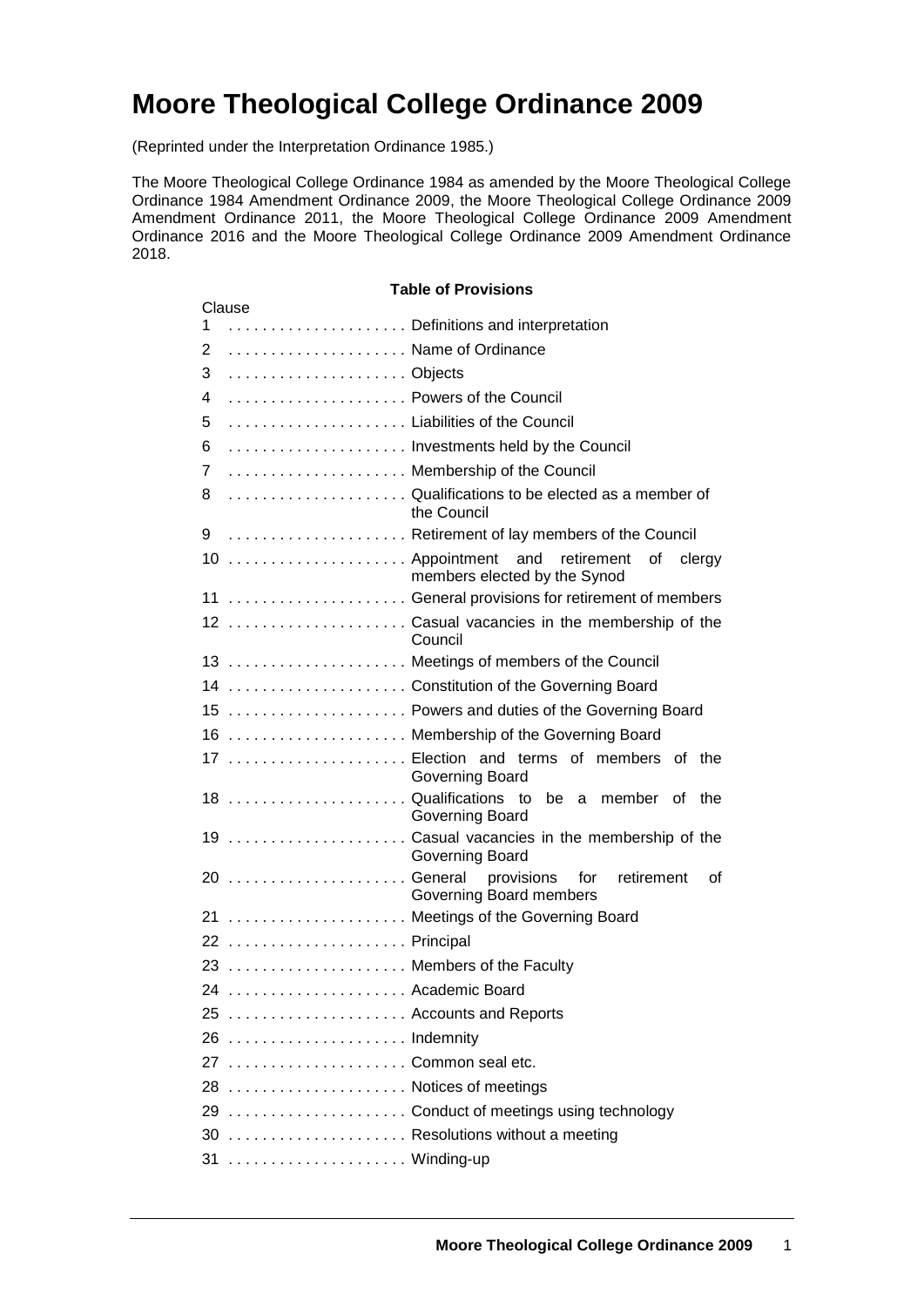#### **Table of Provisions**

Clause 32 . . . . . . . . . . . . . . . . . . . . . Amendments to this Ordinance **Schedule** 

xxxxxxxxxxx

# **Long Title**

An Ordinance to provide a constitution for the body known as Moore Theological College Council and for related purposes.

The Synod of the Diocese of Sydney Ordains as follows.

## **1. Definitions and interpretation**

1.1 In this Ordinance, unless the context otherwise requires –

"Archbishop" means the Archbishop of Sydney for the time being.

"Australian Qualifications Framework" means –

- (a) the Australian Qualifications Framework within the meaning of the Higher Education Support Act 2003, or
- (b) if the framework referred to in paragraph (a) is discontinued, such other framework established by or under Commonwealth legislation which achieves substantially the same purpose as the framework referred to in paragraph (a).

"Academic Board" means the Board referred to in clause 24.

"Chair" means the person appointed as Chair from among the members of the Council by resolution of the Governing Board under clause 21.1.

"clause" means a clause of this Ordinance.

"College" means the institution known as Moore Theological College.

"Council" means the body corporate constituted under the name "Moore Theological College Council" by Order published in the Government Gazette on 4 April 1985 pursuant to section 4(3) of the Anglican Church of Australia (Bodies Corporate) Act 1938.

"Diocese" means the Anglican Diocese of Sydney.

"Executive Committee" means the body consisting of the Archbishop or the Chair, the Secretary, the Treasurer, the Principal and two other members of the Governing Board elected by the Governing Board.

"Governing Board" means the body referred to in clause 14.

"Higher Education" means university level education as defined in the Australian Qualifications Framework.

"ineligible person" means a person who is –

- (a) a member of the Council,
- (b) an employee of the Council, or
- (c) a student enrolled in a course of Higher Education at the College.

"Principal" means –

- (a) the person appointed by the Governing Board under clause 22 as the Principal of the College, or
- (b) if there is no person appointed as the Principal, the person appointed by the Governing Board to perform the functions of the Principal, or
- (c) if there is no person appointed as the Principal or the Principal is on leave, the person who is then the Vice-Principal of the College.

"Standing Committee" means the committee appointed pursuant to the Standing Committee Ordinance 1897.

"Synod" means the Synod of the Diocese.

- 1.2 In this Ordinance
	- (a) the singular includes the plural and vice versa, and
	- (b) a reference to a person includes a reference to a body corporate and vice versa.
- 1.3 In this Ordinance –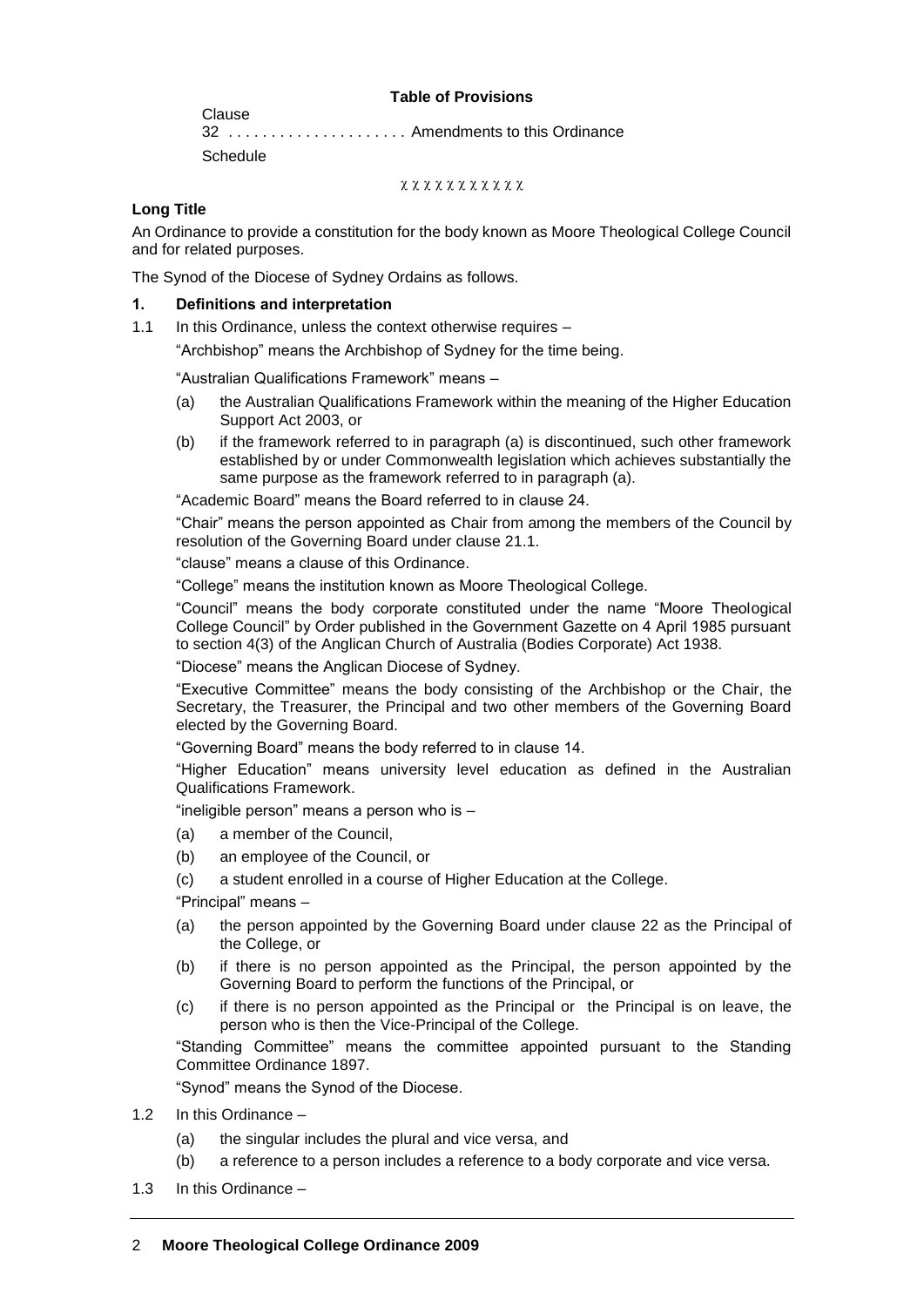- (a) a reference to a person becoming bankrupt includes a reference to that person applying to take the benefit of any law for the relief of bankrupt or insolvent debtors, compounding with his or her creditors or making an assignment of his or her remuneration for their benefit, and
- (b) a reference to a person becoming mentally ill includes a reference to that person becoming a temporary patient, a continued treatment patient, or a forensic patient within the meaning of the Mental Health Act 1990 or a protected person within the meaning of the Protected Estates Act 1983,

and a reference to a person who is bankrupt or mentally ill has a corresponding meaning.

1.4 For the purposes of this Ordinance, a person is a member of the Faculty of the College if that person –

- (a) is employed by the Council to teach and engage in research, and
- (b) is declared by the Governing Board to be a member of the Faculty.

#### **2. Name of Ordinance**

This ordinance is the Moore Theological College Ordinance 2009.

## **3. Objects**

The objects of the Council are –

- (a) to conduct the College as an establishment of Higher Education committed to advancing knowledge and understanding of the Christian faith and its implications consistent with the Fundamental Declarations and Ruling Principles of the Anglican Church of Australia,
- (b) to foster an environment of Christian learning in community that will enable personal and professional growth, encourage lifelong learning and equip graduates for effective service so that they may assume positions of responsibility and influence in the Christian community and wider society,
- (c) to educate and equip men and women for Christian ministry and in particular to provide preparation for ordained ministry in the Diocese and elsewhere in Australia and overseas,
- (d) to foster and promote education, scholarship and research in the principles of Christian knowledge and their application in a manner and at a level commensurate with the best practices of Australian universities,
- (e) to promote the study of theology in the wider community in Australia and internationally,
- (f) to provide undergraduate and postgraduate teaching and learning programs of appropriate higher education standard,
- (g) to create an environment for the achievement of excellence in scholarship and research, and
- (h) to award and confer academic qualifications as authorised by the relevant accrediting authority according to New South Wales and Commonwealth law.

## **4. Powers of the Council**

- 4.1 For the purposes of its objects, the Council has power
	- (a) to control the management and use of the property held for the purposes of or in connection with the College and of all other property of the Council including property held as a trustee for the purposes of the College,
	- (b) to make financial and other arrangements and decisions for the present and future carrying on of the College and for the maintenance, improvement and extension of and addition to the land and other property of any kind owned by the Council or occupied or used directly or indirectly by it in connection with the College,
	- (c) to determine consistently with this Ordinance the courses of education and instruction to be provided in the College and all policies and procedures relating to the students, teaching and research staff and other employees of the Council and persons carrying out services for or functions in the College, and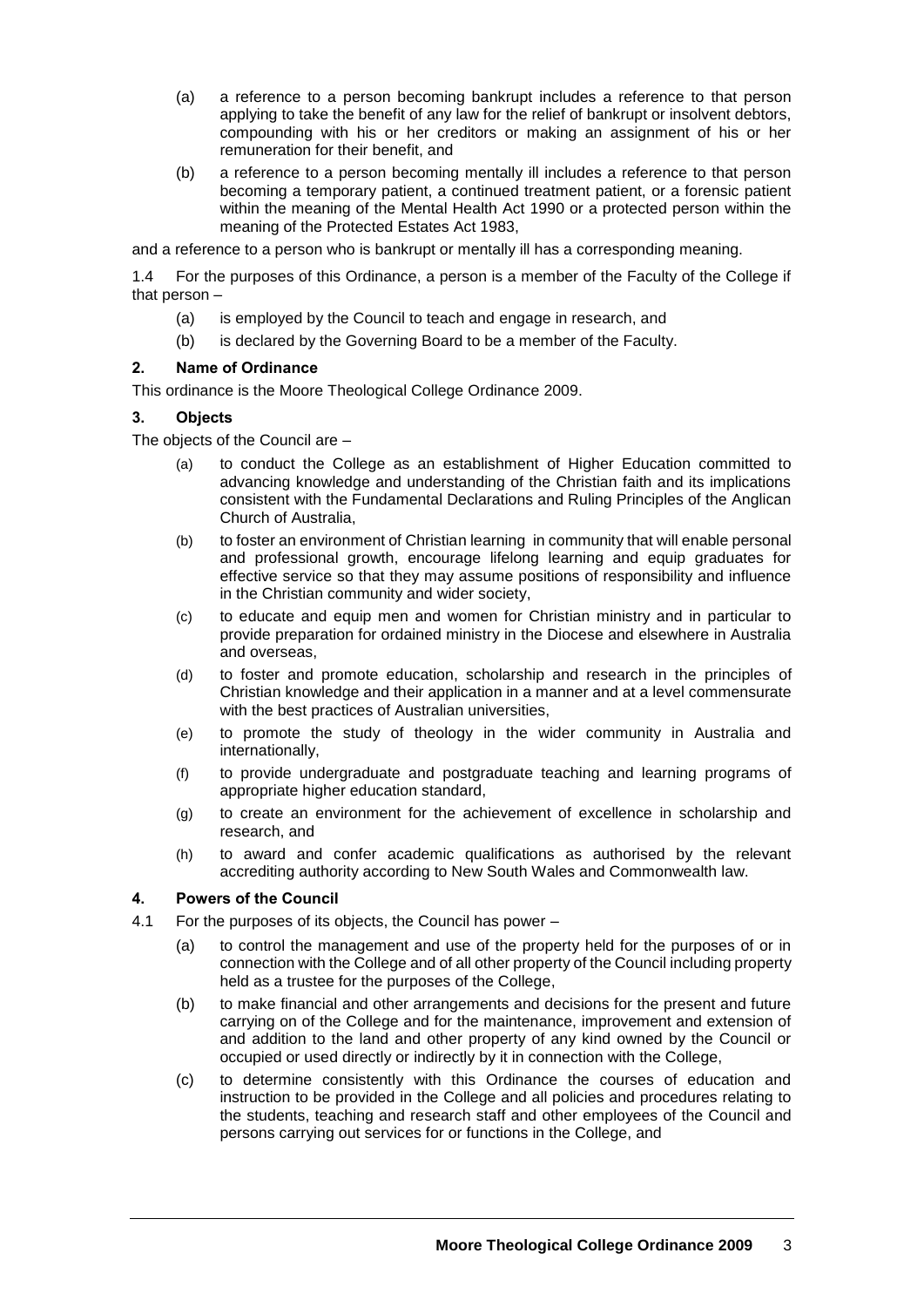(d) to develop policies and procedures that reflect the values and goals of the College, and that are adequate to ensure the quality and integrity of the College's academic programs.

4.2 Without limiting the generality of the powers specified in clause 4.1, the Council has power –

- (a) to borrow or raise money and secure the repayment thereof and interest in such manner as the Council may think fit and to secure the same or the repayment or performance of any debt, contract, guarantee or other liability incurred or entered into by the Council in any way, and in particular by charging all or any of the land and other property of any kind both present and future owned by the Council or occupied or used directly or indirectly by it in connection with the College,
- (b) subject to clause 6, to invest and deal with property held for the purposes of or in connection with the College and all other property of the Council,
- (c) to purchase, take on lease or on hire or in exchange or otherwise by any means whatsoever acquire any real or personal property and any rights or privileges which the Council may think fit,
- (d) to sell, improve, manage, develop, exchange, lease, dispose of, turn to account or otherwise deal with all or any part of the land and other property of any kind owned by the Council or occupied or used directly or indirectly by it in connection with the College,
- (e) subject to clause 5.4, to enter into contracts of any kind (including contracts of guarantee and indemnity) and to draw, make, accept, endorse, discount, execute and issue cheques and other negotiable or transferable instruments,
- (f) to lend and advance money or give credit to any person or company whether on security or not and take such security (if any) as the Council may think fit for money lent or advanced or credit given by it,
- (g) to employ or appoint or cause to be employed or appointed on the nomination of the Principal such teaching and research staff and other officers and persons on such terms and conditions and for such periods as the Council may think fit and to dismiss or cause to be dismissed or terminate or cause to be terminated the appointment of any person so employed or appointed,
- (h) to control or cause to be controlled the admission, withdrawal, suspension and expulsion of students, and
- (i) to appoint such executive or other committees with such powers and duties and to delegate thereto or to a member of the Governing Board or employee such matters as the Council may think fit,
- (j) to solicit and accept real or personal property of any kind by way of gift, subsidy or subvention as the Council may think fit,
- (k) to endow and award fellowships, scholarships, bursaries and prizes or other forms of assistance for students including holding, managing and applying funds given to the Council for the assistance of students,
- (l) to make rules, regulations or by-laws not inconsistent with this Ordinance relating to the academic symbols and dress of the College, the letterhead of the College and the testamur accompanying each award of the College and such other matters as the Council may think fit,
- (m) to offer Higher Education courses in accordance with all relevant Commonwealth and State laws and regulations and to seek approval from relevant Higher Education authorities to conduct Higher Education courses,
- (n) to confer and, on a majority of not less than two thirds of the members of the Governing Board, withdraw such academic awards of the College as are accredited by the relevant accrediting authority according to New South Wales law and such other academic awards of the College as the Council may approve from time to time,
- (o) to arrange affiliation, association or connection with the College of any educational institution wheresoever situated,
- (p) to grant credit in courses of education and instruction provided in the College for academic achievements obtained elsewhere,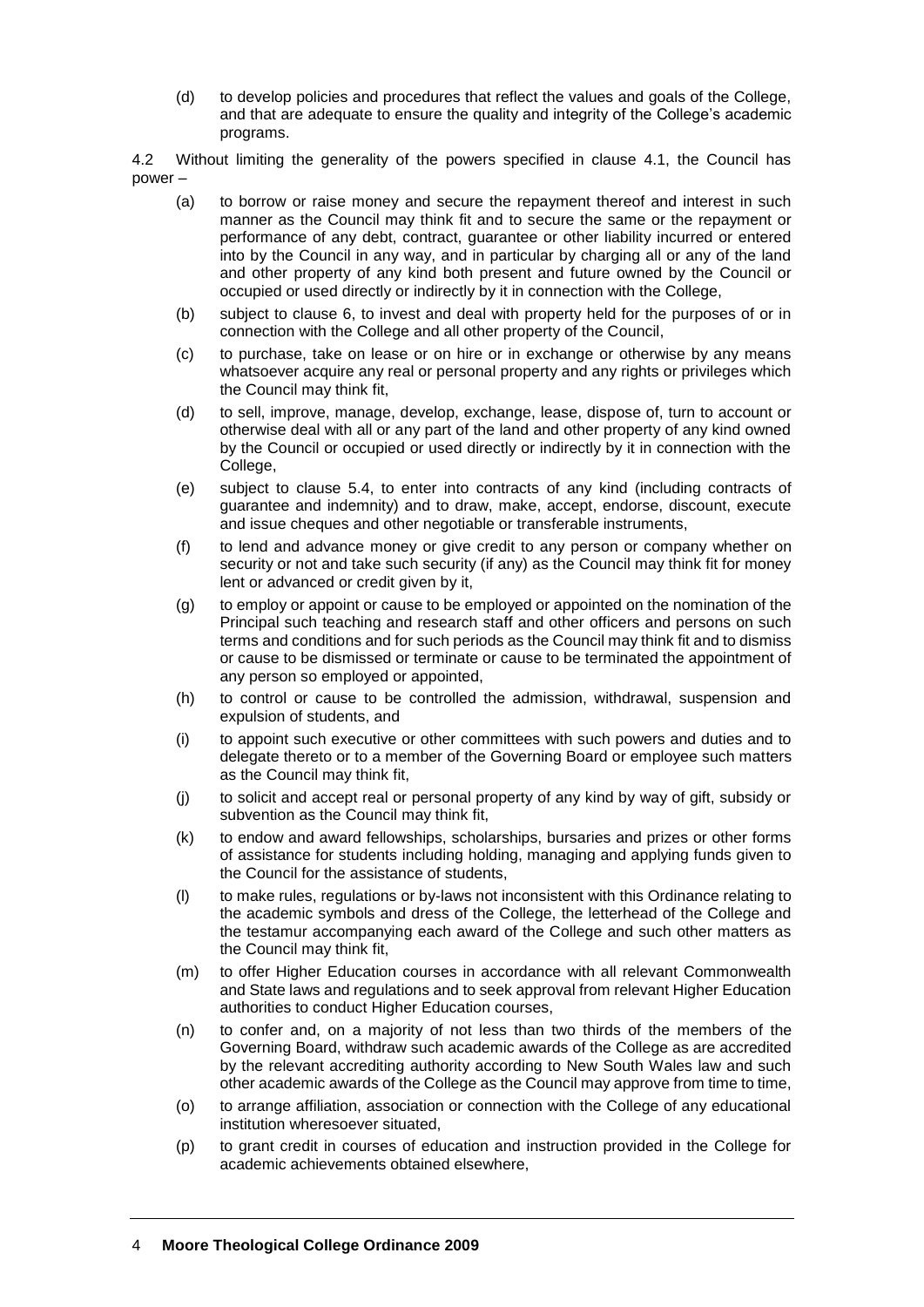- (q) to charge fees for courses of education and instruction provided in the College, and
- (r) to undertake any business incidental to the objects of the Council.

## **5. Liabilities of the Council**

5.1 The Council remains and continues to be solely responsible for all liabilities incurred by it or on its behalf.

5.2 The members of the Council and the Governing Board and each of them are not to represent to any person, persons or corporation that the Archbishop or the Synod or the Standing Committee or any person or persons or any other corporate body or corporation holding church trust property for the Anglican Church of Australia in the Diocese or any other corporate body constituted by or pursuant to the Anglican Church of Australia (Bodies Corporate) Act 1938, will or may meet or discharge all or any part of any liability or liabilities which have been or may or will be incurred wholly or partly by or on behalf of the Council.

5.3 . . . . .

5.4 The Council is not to execute or deliver and has no power to execute or deliver any mortgage, charge, debenture, guarantee, indemnity or promissory note or bill of exchange or other negotiable instrument other than a cheque drawn on the Council's bank unless the following clause is included therein: "Notwithstanding anything contained herein to the contrary, each of the parties hereto acknowledge and agree that Moore Theological College Council is not liable to any other party hereto for any amount whatsoever (whether by virtue of any express or implied obligation) beyond such amount (if any) as Moore Theological College Council may be able to pay to that party in the event of Moore Theological College Council being wound up" and such clause is not made subject to any qualification.

#### **6. Investments held by the Council**

6.1 The Council may invest or use the whole or any part of the property and moneys held by it in any one or more of the following investments or purposes –

- (a) investments for the time being allowed by law in Australia for the investment of trust funds,
- (b) purchase within Australia of real or leasehold estate or land held pursuant to rights created by any statute of the Commonwealth of Australia or of any State or Territory thereof,
- (c) first mortgage of land situated within Australia,
- (d) funds, stocks, securities, bonds, debentures or treasury bills of or guaranteed by the Commonwealth of Australia or of any State thereof,
- (e) deposits with any authorised deposit-taking institution,
- (f) charge or charges upon any church lands within Australia or future rents profits or other income of such lands,
- (g) construction repair and alteration of buildings and any other improvements on land of the Council,
- (h) shares, stocks, notes, options, debentures or other securities of any corporation whose shares or a class of whose shares are listed on a recognised Australian Stock Exchange and which does not carry on as its main or one of its main or principal businesses a business of a kind which is disapproved for investment purposes by resolution of the Synod or the Standing Committee,
- (i) units in any managed investment scheme
	- (i) which is registered under the Corporations Act 2001, and
	- (ii) for which there is a disclosure document lodged with the Australian Securities and Investments Commission under the Corporations Act 2001,

except where the scheme conducts as its main business or one of its main businesses a business which the Synod or the Standing Committee has by resolution declared to be a disapproved business or the scheme mainly invests in the securities of a corporation or scheme which conducts such business as its main business or one of its main businesses,

- (j) cash deposits with authorised dealers on the short-term money market,
- (k) placement on short call deposits with any corporation or organisation constituted by ordinance of the Synod or of the Standing Committee,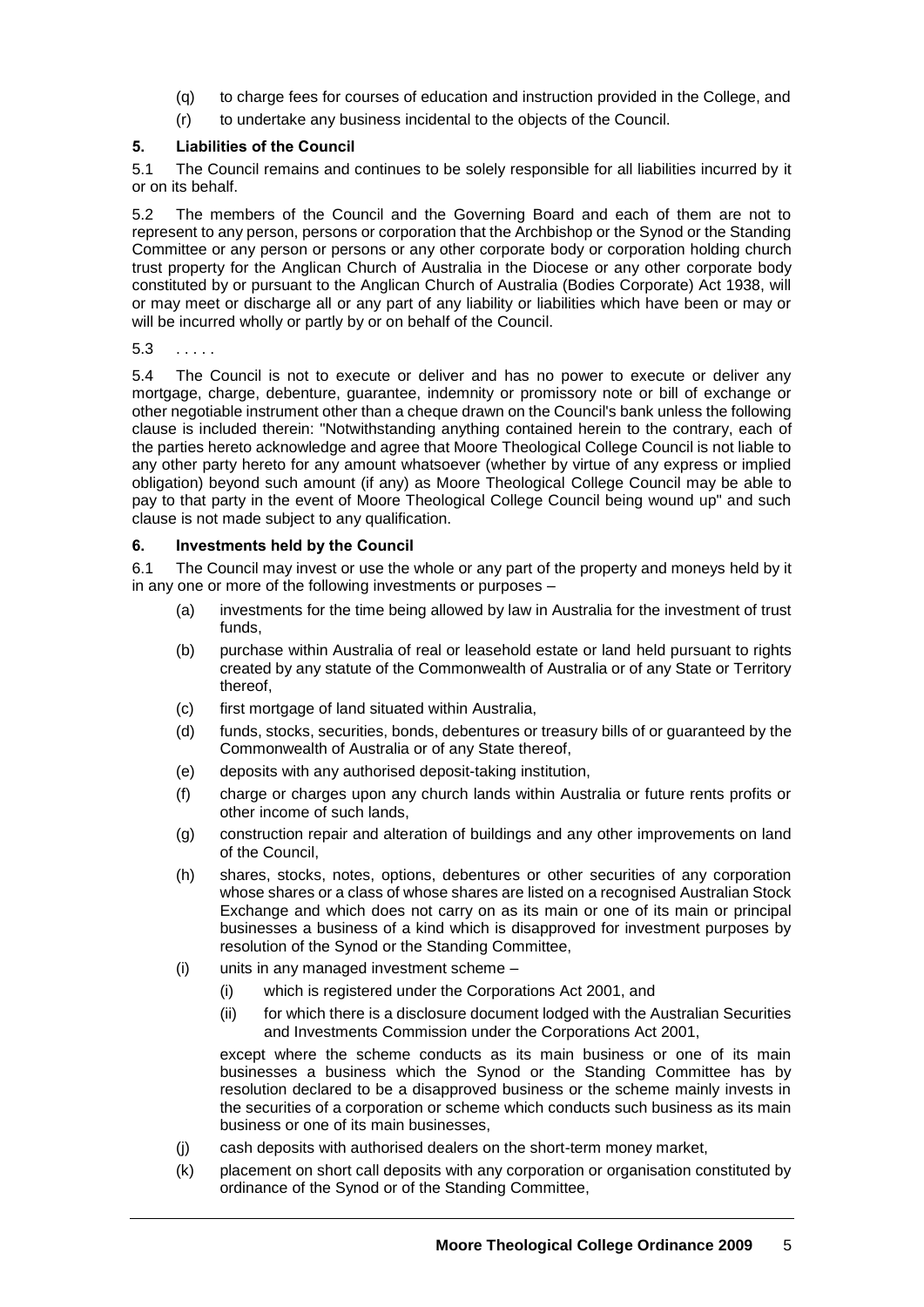- (l) investment in any security authorised by an ordinance of the Synod or the Standing Committee as an investment for church property,
- (m) such business, commercial trading or other project venture activity or investment of which the Standing Committee may by resolution approve for the purpose of investment.

6.2 The Council may from time to time realise or vary any of the investments made pursuant to this clause 6.

6.3 The Council may retain any real or personal property the subject of any gift, devise or bequest to the Council in the same form and condition and invest it in the same manner as existed at the time such gift, devise or bequest was made or received and may, subject to the limitations contained in clauses 6.1(h) and (i), reinvest it in the same manner.

6.4 Without limiting the generality of the foregoing powers, the Council may –

- (a) appoint any corporation to hold, on behalf of the Council, any property or moneys referred to in clause 6.1 or investments made pursuant to the powers conferred on the Council by that clause and of which the Council is the trustee, and
- (b) appoint the same or any other corporation to manage and advise on the investment, realisation and reinvestment of all or any of such property or moneys, and
- (c) delegate to that corporation all or any one or more of the powers conferred upon the Council by clause 6.1.

Any such appointment or appointments may be made on such terms and conditions at such remuneration as the Council may consider appropriate.

#### **7. Membership of the Council**

The members of the Council are –

- (a) the Archbishop, who is the president of the Council, and
- (b) 4 lay persons elected by the Synod, and
- (c) 4 members of the clergy, 3 of whom are to be rectors of parishes within the Diocese, elected by the Synod.

## **8. Qualifications to be elected as a member of the Council**

- 8.1 A person may not be elected as a member of the Council if the person
	- (a) is bankrupt,
	- (b) has been convicted of an offence punishable by imprisonment for 3 months or longer,
	- (c) is mentally ill, or
	- (d) is suspended or is subject to a prohibition order pursuant to an ordinance of the Synod.

8.2 Every person who is elected as a member of the Council is to sign the declaration set out in the Schedule and deliver the signed declaration to the Secretary within 4 weeks of being elected as a member of the Council.

## **9. Retirement of lay members of the Council**

Subject to clause 11.2 –

- (a) on the first day of the first ordinary session of each Synod, the person referred to in clause 7(b) who has held office longest since last being elected as a member of the Council is to retire,
- (b) on the first day of the second ordinary session of each Synod, the two persons referred to in clause 7(b) who have held office longest since last being elected as members of the Council are to retire, and
- (c) on the first day of the third ordinary session of each Synod, the person referred to in clause 7(b) who has held office longest since last being elected as a member of the Council is to retire.

In the case of competition, the question as to who is to retire, in the absence of any agreement between the members concerned, is to be determined by lot.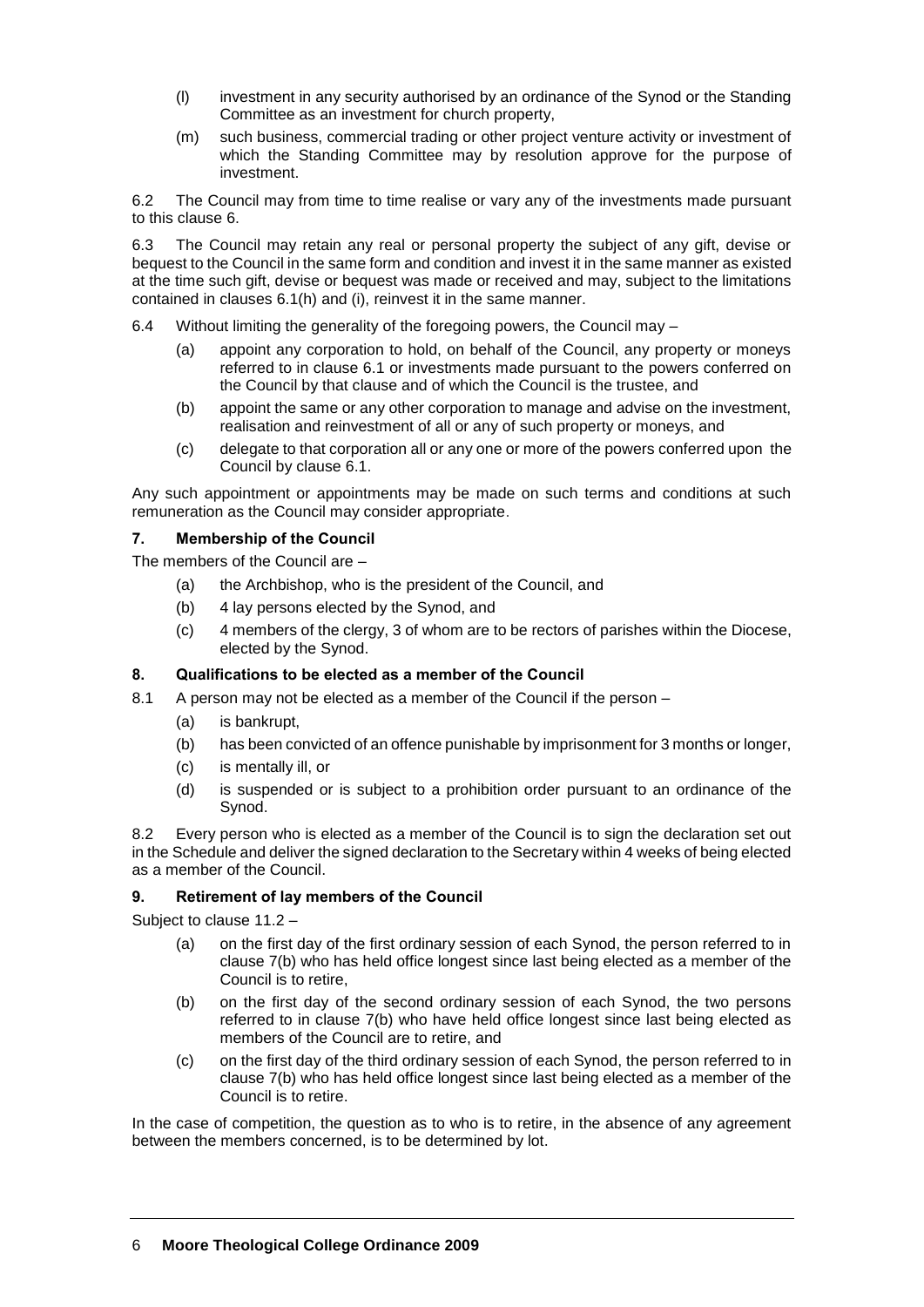## **10. Appointment and retirement of clergy members elected by the Synod**

10.1 If, immediately before any election of a person or persons under clause 7(c), there are less than 3 persons referred to in clause 7(c) who are incumbents of parishes within the Diocese then –

- (a) in the first instance, the votes cast in favour of each candidate who is not an incumbent of a parish within the Diocese are to be disregarded until there are 3 such persons who are members of the Council, and
- (b) thereafter, clause 10(a) does not apply in relation to any remaining vacancy or vacancies and the votes cast in favour of each remaining candidate are to determine the filling of such vacancy or vacancies.
- 10.2 Subject to clause 11.2
	- (a) on the first day of the first ordinary session of each Synod, the two persons referred to in clause 7(c) who have held office longest since last being elected as members of the Council are to retire,
	- (b) on the first day of the second ordinary session of each Synod, the person referred to in clause 7(c) who has held office longest since last being elected as a member of the Council is to retire, and
	- (c) on the first day of the third ordinary session of each Synod, the person referred to in clause 7(c) who has held office longest since last being elected as a member of the Council is to retire.

In the case of competition, the question as to who shall retire, in the absence of any agreement between the members concerned, shall be determined by lot.

## **11. General provisions for retirement of members**

11.1 Subject to clause 8.1, each retiring member of the Council is eligible for re-election.

11.2 Where a retiring member of the Council will have been a member of the Council for more than 12 years from the date of first appointment then that person is not eligible for re-election unless one calendar year has elapsed since retirement or two thirds of the Council resolve that the retiring member is eligible for re-election for a further term of 3 years.

11.3 Notwithstanding anything contained in this Ordinance, but subject to clause 12.3, each person referred to in clauses 7(b) and 7(c) remains a member of the Council (and continues to hold any office to which the member may have been elected or appointed by the members of the Council) until the vacancy caused by the member's retirement has been duly filled.

## **12. Casual vacancies in the membership of the Council**

12.1 The office of any member of the Council referred to in clauses  $7(b)$  and  $7(c)$  becomes vacant if the member –

- (a) dies,
- (b) resigns in writing to the Secretary of the Council and the Diocesan Secretary,
- (c) becomes bankrupt,
- (d) is convicted of any offence punishable by imprisonment for 3 months or longer,
- (e) becomes mentally ill,
- (f) is suspended or becomes the subject of a prohibition order pursuant to an ordinance of the Synod, or
- (g) fails to sign the declaration referred to in clause 8.2 and deliver the signed declaration to the Secretary within 4 weeks of the date of being elected as a member of the Council.

12.2 Part 7 of the Schedule to the Synod Elections Ordinance 2000 does not apply to the filling of casual vacancies on the Council.

12.3 If a vacancy occurs among the persons referred to in clauses 7(b) and 7(c), the vacancy may, subject to clause 8.1, be filled by election by the Standing Committee. The person elected holds office, subject to clause 12.1, for the balance of the term of office of the person whose place on the Council he has filled as if he had been elected to office by the Synod under clause 7(b) or (c) as the case may be.

## **13. Meetings of members of the Council**

13.1 The Archbishop when present is to preside at meetings of the Council.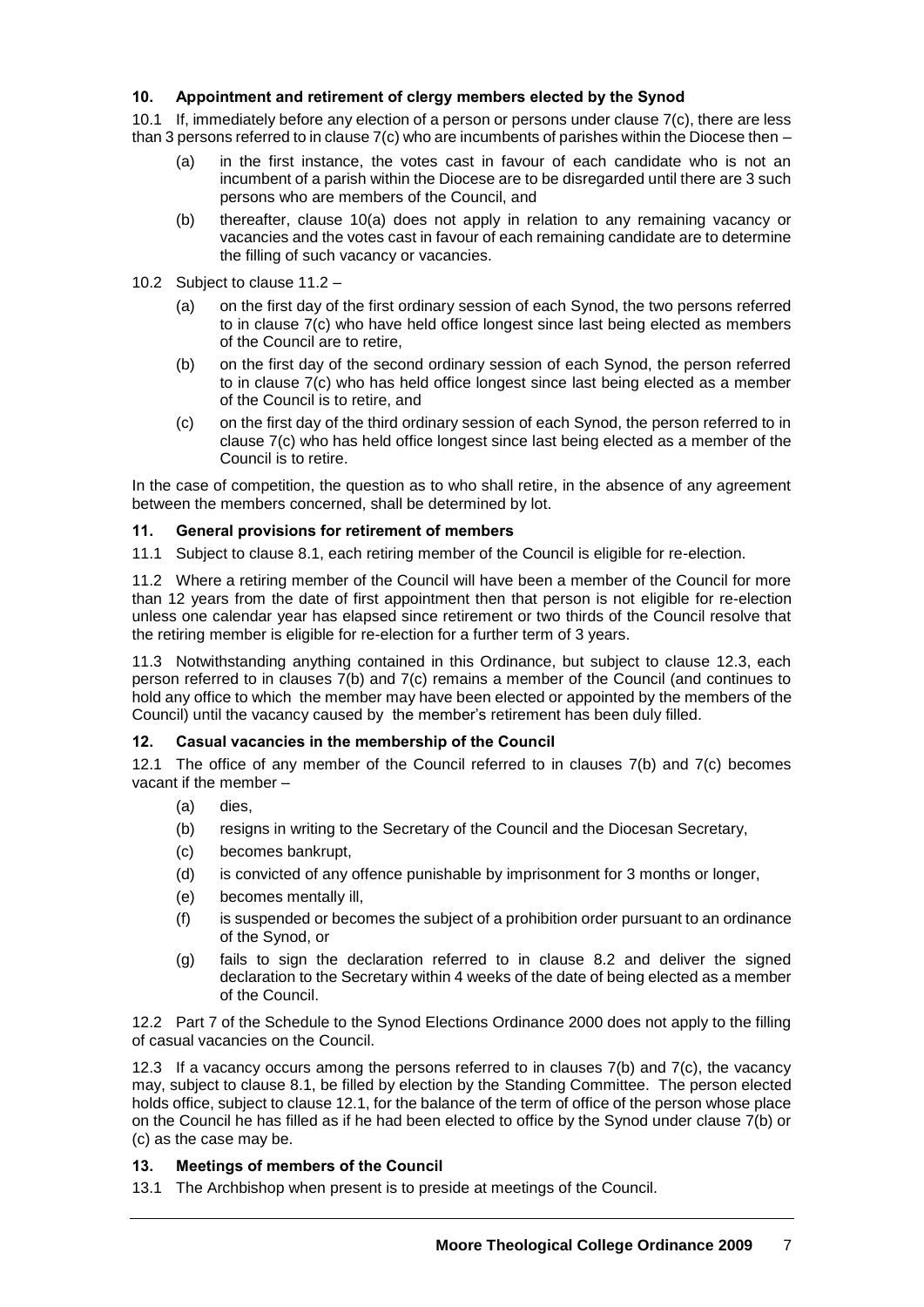13.2 In the absence of the Archbishop at a meeting of members of the Council, the Chair is to preside and in the absence of the Chair the meeting may appoint one of the other members then present to act as Chair of the meeting.

13.3 A meeting of members of the Council is to be convened annually –

- (a) to receive reports on the work of the Governing Board including the reports and accounts referred to in clauses 25.2 and 25.3, and
- (b) to appoint an auditor for the purposes of Part 3 of the Accounts, Audits and Annual Reports Ordinance 1995.

13.4 At a meeting of members of the Council one-half of the number of its members constitutes a quorum.

13.5 The officers of the Governing Board are the officers of the Council.

# **14. Constitution of the Governing Board**

The governing body of the Council is the Governing Board.

# **15. Powers and duties of the Governing Board**

15.1 The Governing Board exercises all the powers and authorities of the Council except those which are specified by this Ordinance to be exercised by the members of the Council at an annual meeting convened under clause 13.3 and the affixing of the common seal of the Council under clause 27.

15.2 The Governing Board is to manage, govern and control the Council in accordance with the provisions of every Act of Parliament and ordinance (including this Ordinance) applicable to the College.

15.3 The Governing Board may, by resolution, delegate to the Executive Committee the conduct of matters specified in that resolution.

15.4 In exercising the powers of the Governing Board, the members of the Governing Board are  $to -$ 

- (a) act always in the best interests of the Council as a whole, with this obligation to be observed in priority to any duty a member may owe to those electing or appointing him,
- (b) act in good faith, honestly and for a proper purpose,
- (c) exercise appropriate care and diligence,
- (d) not improperly use his position to gain an advantage for himself or someone else, and
- (e) disclose and avoid conflicts of interest.

## **16. Membership of the Governing Board**

- 16.1 The members of the Governing Board are
	- (a) the members of the Council,
	- (b) the Principal,
	- (c) the Chair of the Academic Board,
	- (d) a person elected by the members of the Faculty of the College from among those members of the Faculty,
	- (e) 2 laypersons, not being ineligible persons, elected by those in paragraphs (a) to (d),
	- (f) a  $4<sup>th</sup>$  year Bachelor of Divinity student of the College elected annually by the  $4<sup>th</sup>$  year Bachelor of Divinity students, and
	- (g) the Archdeacon for Women's Ministry or her nominee.

16.2 The members of the Governing Board are to include at least two persons with senior higher education expertise, two persons with financial expertise and one person with commercial expertise.

## **17. Election and terms of members of the Governing Board**

Subject to clause 20.2 –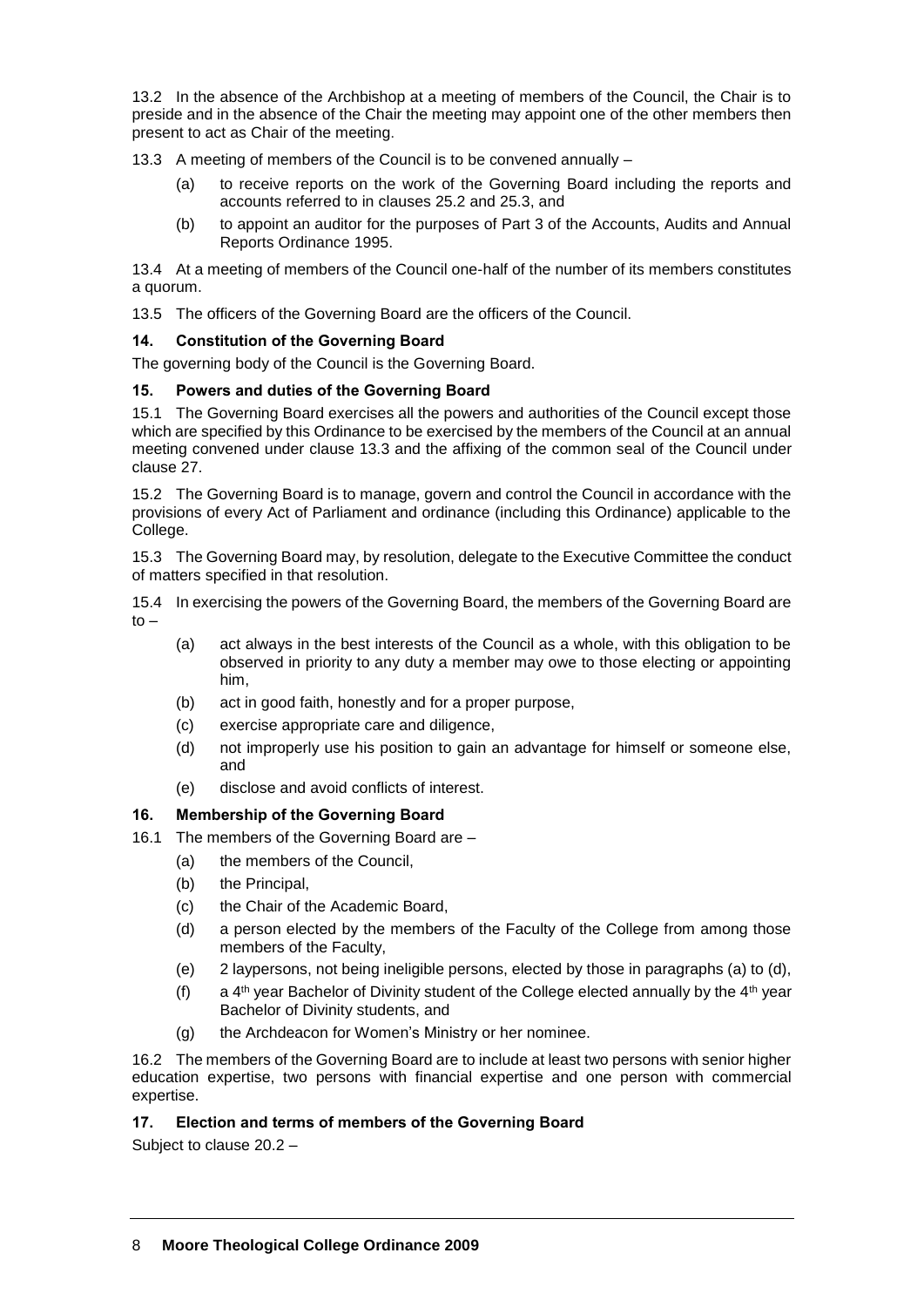- (a) the Governing Board may make regulations in respect of the conduct of elections and the terms of office held by the persons referred to in clauses 16.1(d), (e) and (f), and
- (b) the person referred to in clause  $16.1(q)$  holds office for 3 calendar years.

# **18. Qualifications to be a member of the Governing Board**

18.1 A person may not be elected or appointed as a member of the Governing Board if the person –

- (a) is bankrupt,
- (b) has been convicted of an offence punishable by imprisonment for 3 months or longer,
- (c) is mentally ill, or
- (d) is suspended or is subject to a prohibition order pursuant to an ordinance of the Synod.

18.2 Every person who is elected or appointed as a member of the Governing Board is to sign the declaration set out in the Schedule and deliver the signed declaration to the Secretary within 4 weeks of being elected or nominated as a member of the Governing Board.

## **19. Casual vacancies in the membership of the Governing Board**

The office of any member of the Governing Board becomes vacant if –

- (a) in the case of a member who is a member of the Council, that person ceases to be a member of the Council,
- (b) in the case of a member who is the Principal or the Chair of the Academic Board or the Archdeacon for Women's Ministry, that person ceases to be the Principal or Chair of the Academic Board or the Archdeacon for Women's Ministry, as the case may be,
- $(c)$  in the case of a member elected under clause 16.1(d), that person ceases to be a member of the Faculty,
- (d) in the case of a member elected under clause 16.1(e), that person becomes an ineligible person,
- (e) in the case of a member appointed by the Archdeacon under clause 16.1(g), the Archdeacon decides to withdraw that appointment,
- (f) in the case of a member elected under clause  $16.1(d)$ , (e) or (f), that person becomes a member under clause 16.1(a), (b), (c) or (g), and
- (g) in the case all members, other than the Archbishop, the Principal and the Archdeacon for Women's Ministry, if the member –
	- (i) dies,
	- (ii) resigns by writing addressed to the Secretary of the Governing Board,
	- (iii) becomes bankrupt,
	- (iv) is convicted of any offence punishable by imprisonment for 3 months or longer,
	- (v) is suspended or becomes subject to a prohibition order pursuant to an ordinance of the Synod.
	- (vi) is absent without leave from 3 consecutive ordinary meetings of the Governing Board,
	- (vii) becomes mentally ill, or
	- (viii) fails to sign the declaration referred to in clause 18.2 and deliver the signed declaration to the Secretary within 4 weeks of the date of being elected or appointed as a member of the Governing Board.

## **20. General provisions for retirement of Governing Board members**

20.1 Subject to clause 18.1, each retiring member of the Governing Board is eligible for reelection.

20.2 Where a retiring member of the Governing Board will have been a member of the Governing Board for more than 12 years from the date of first appointment then that person is not eligible for re-election unless one calendar year has elapsed since retirement or two thirds of the Council resolve that the retiring member is eligible for re-election for a further term of 3 years.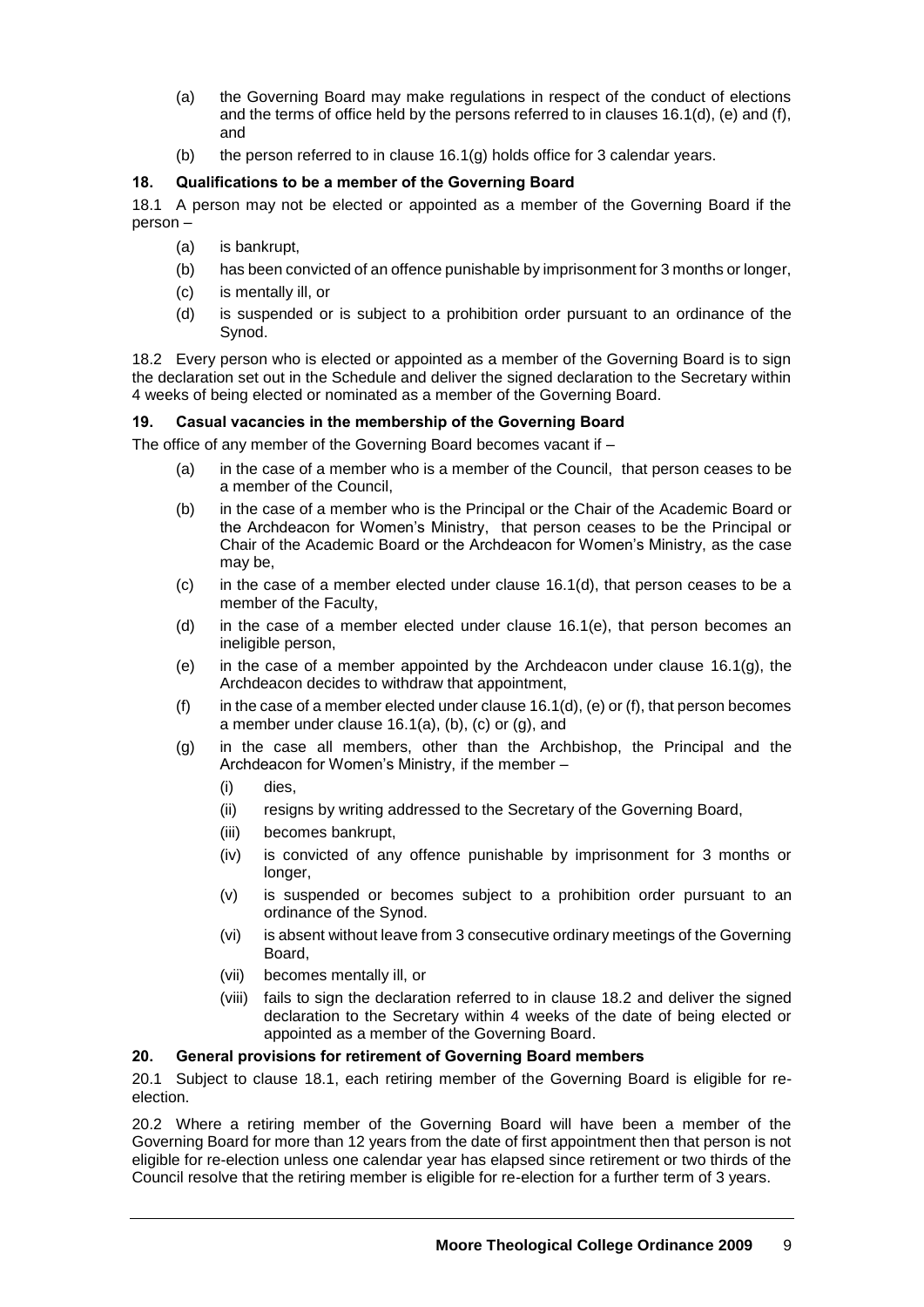20.3 Notwithstanding anything contained in this Ordinance, but subject to clause 19, each person referred to in clauses 16.1(d), (e) and (f) remains a member of the Governing Board (and continues to hold any office to which he may have been elected or appointed by the Governing Board) until the vacancy caused by his retirement has been duly filled. Each other member of the Governing Board ceases to hold office, subject to clause 19, on the day on which he retires.

## **21. Meetings of the Governing Board**

21.1 The Governing Board is to elect every 3 years from among the members of the Council a Chair who, in the absence of the Archbishop, is to chair meetings of the Governing Board provided that, in the absence of both the Chair and the Archbishop, the meeting may appoint one of the other members of the Council then present to act as Chair of that meeting.

21.2 The Governing Board is to elect every 3 years from among its members the two other persons to make up the membership of the Executive Committee. In addition the Executive Committee may co-opt members of the Governing Board who have particular expertise or experience for a task delegated to it.

21.3 Subject to this Ordinance, the Governing Board is to meet at least 6 times every year and may adjourn and otherwise regulate its meetings as it sees fit and may act notwithstanding any vacancy in its membership.

21.4 The quorum for a meeting of the Governing Board is one half of the number of its members of whom a majority must not be employees of the Council or students enrolled in a course of Higher Education at the College and at least one must not be an ineligible person.

21.5 The President, the Chair or the Acting Chair while presiding at or chairing a meeting has a deliberative vote only.

21.6 The Governing Board is to appoint a person as Secretary of the Governing Board for a term of 3 years or such other term and upon such terms and conditions as to remuneration or otherwise as it thinks fit, and any person so appointed may be removed by it.

21.7 The Governing Board is to appoint from its members an Honorary Treasurer for a term of 3 years or such other term as it may from time to time determine.

21.8 The Governing Board may on the recommendation of the Principal, appoint a person as Registrar of the College for such term and upon such terms and conditions as to remuneration or otherwise as it thinks fit, and any person so appointed may be removed by it.

21.9 The Governing Board may appoint from its members such other officers as it may from time to time determine.

21.10 The Governing Board may invite any person who is not a member to be present for the whole or any part of a particular meeting.

## **22. Principal**

22.1 The person who is the Principal is responsible for and is to report to the Governing Board on the good order and management of the College.

22.2 On the death, resignation, retirement or dismissal of the Principal, the Governing Board is to appoint a person to be the Principal provided that no such appointment is to be made without a resolution of the Governing Board passed by at least a two-thirds majority of its members, other than the Principal, of whom at least 6 are to be members of the Council.

22.3 Despite clause 30, a resolution to appoint a person to be the Principal is to be passed at a duly convened meeting of the Governing Board.

22.4 A person may not be appointed as the Principal unless the person has signed the declaration set out in the Schedule and delivered the signed declaration to the Secretary.

## **23. Members of the Faculty**

In declaring a person who has been employed by the Council to teach and research to be a member of the Faculty on the nomination of the Principal, the Governing Board is to have due regard (in addition to the other requirements of the position) to the importance of appointing a person of Christian faith and character in the College who is suitable to be licensed or authorised by the Archbishop, and who is committed to furthering and is capable of furthering the gospel of Jesus Christ as the foundation of the Christian Church.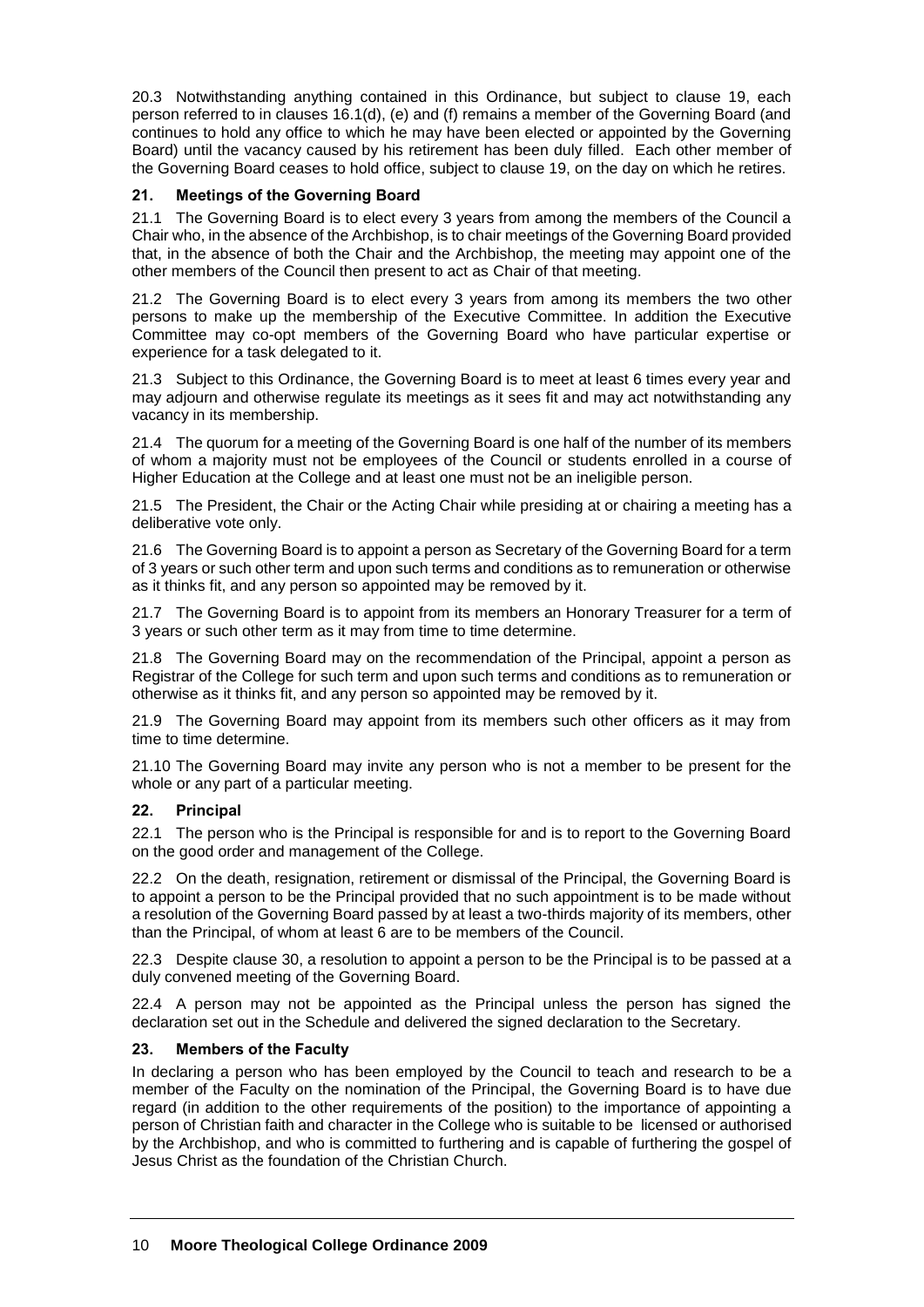# **24. Academic Board**

24.1 There is to be an Academic Board of the College comprised of the Chair of the Academic Board and all members of the Faculty and such other persons as the Council may appoint which is responsible to the Governing Board for –

- (a) policy formulation and decision making in all academic matters, and
- (b) maintaining the academic values, quality and standards of the College.

24.2 The Academic Board, in relation to academic matters concerning the College, is to be the pre-eminent source of advice to the Governing Board.

24.3 The Governing Board is to appoint and may remove persons as members of the Academic Board provided that a majority of members are to be members of the Faculty. A person appointed as a member of the Academic Board is to have qualifications and experience appropriate to the discharge of the office of a member of the Academic Board.

24.4 The Governing Board, on the recommendation of the Principal, is to appoint a person with substantial and high-level academic experience over a number of years who is not an employee or a student of the College to be the Chair of the Academic Board and may remove such person as the Chair. A person may not be appointed Chair of the Academic Board unless the person has signed the declaration set out in the Schedule and delivered the signed declaration to the Secretary.

# **25. Accounts and Reports**

25.1 The Council is to comply with the provisions of the Accounts, Audits and Annual Reports Ordinance 1995.

25.2 The Council is to provide to the Synod or the Standing Committee any information as to the Council's affairs which it may be requested to furnish by a resolution of the Synod or the Standing Committee.

25.3 The Council is to provide at least annually a report, to the Synod together with an income and expenditure account and a balance sheet duly audited and such other information as may be required from time to time by resolution of the Synod.

## **26. Indemnity**

26.1 To the extent permitted by law, the Council is to indemnify each person who is, or has been, a member of the Council or the Governing Board against any liability which results directly or indirectly from facts or circumstances relating to the person serving or having served as a member of the Council or Governing Board –

- (a) to another person (other than the Council or a related body corporate) which does not arise out of conduct involving a lack of good faith, or
- (b) for costs and expenses incurred by that person
	- (i) in defending proceedings, whether civil or criminal, in which judgement is given in favour of that person or in which that person is acquitted, or
	- (ii) in connection with an application, in relation to such proceedings, in which the court grants relief to that person under the Corporations Act 2001.

26.2 The Council need not indemnify a person under clause 26.1 for a liability to the extent that the person is entitled to an indemnity for that liability under a contract of insurance.

26.3 To the extent permitted by law, the Council may pay, or agree to pay, a premium for a contract insuring a person who is, or has been, a member of the Council or Governing Board against any liability which results directly or indirectly from facts or circumstances relating to the person serving, or having served, in that capacity except where the liability (not being a liability for costs and expenses in defending proceedings, whether civil or criminal and whatever their outcome) arises out of conduct involving –

- (a) a wilful breach of duty to the Council, or
- (b) the improper use of information by the person, acquired by virtue of the person being, or having been, a member of the Council or Governing Board to gain an advantage for that person or another person or to cause detriment to the Council; or
- (c) the improper use of the person's position as a member of the Council or Governing Board to gain an advantage for himself or herself or for any other person or to cause detriment to the Council.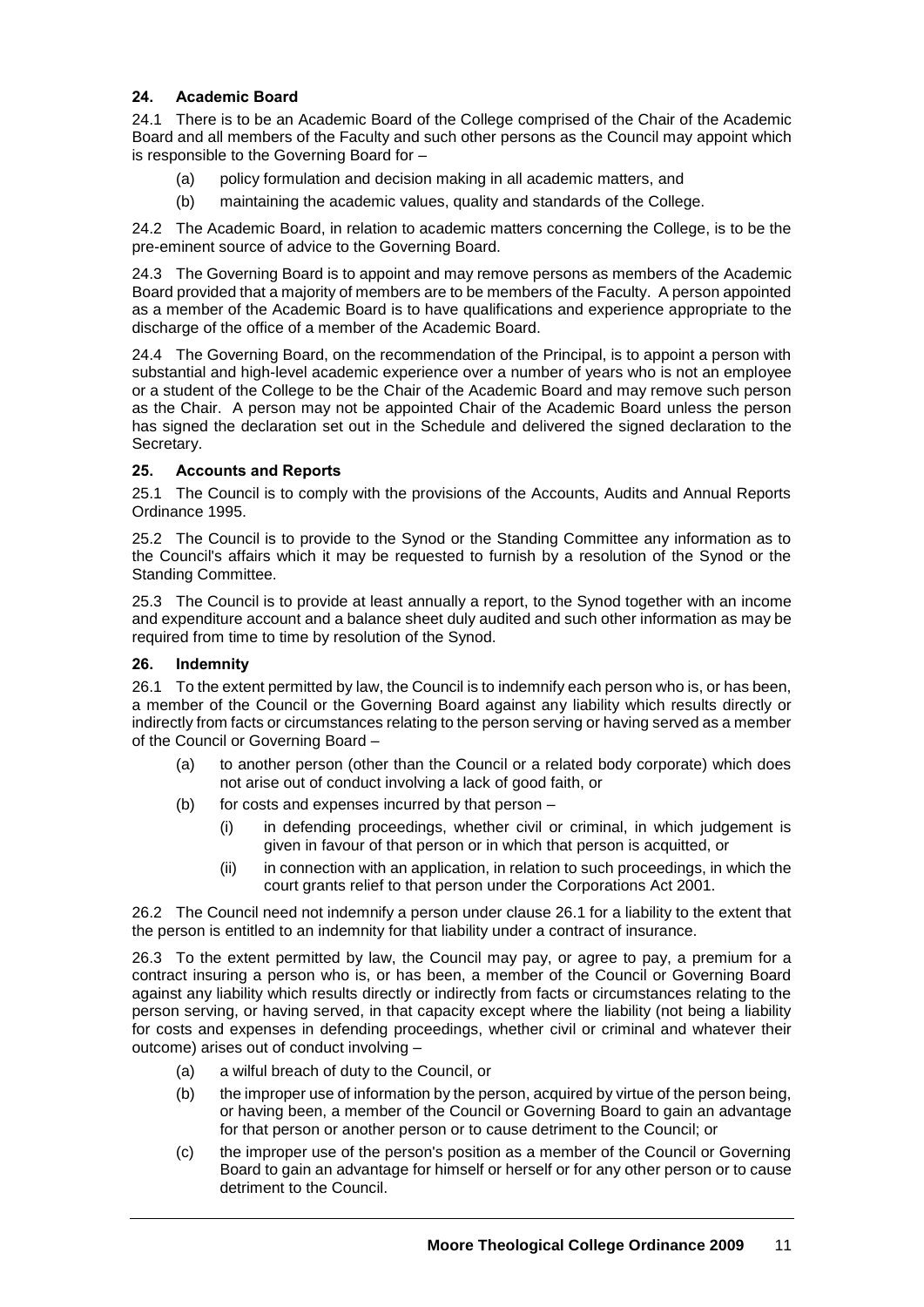26.4 To the extent permitted by law, the Council may pay, or agree to pay, a premium for a contract insuring a person who is, or has been, a member of the Council or Governing Board against any liability which results directly or indirectly from facts or circumstances relating to that person serving, or having served, in that capacity in respect of costs and expenses in defending proceedings, whether civil or criminal and whatever their outcome.

# **27. Common seal etc.**

27.1 The common seal of the Council is not to be affixed to any instrument except pursuant to a resolution passed at a meeting of members of the Council.

27.2 Every instrument to which the common seal is affixed is to be signed by three members of the Council and is to include the words "incorporated under Act of Parliament and constituted by the Moore Theological College Ordinance 2009" adjacent to the affixed seal.

27.3 The Governing Board may otherwise by resolution authorise any person or persons to do any act or sign or execute any document on behalf of the Council.

## **28. Notices of meetings**

28.1 Any notice given to a member of the Council or the Governing Board to convene a meeting of members of the Council or the Governing Board is taken to be duly given if it is served on the member by hand, by properly addressed postal or electronic mail or by such alternative delivery method as the member may specify to the Secretary in writing.

28.2 Any notice to convene an annual meeting of members of the Council under clause 13.3 is to be given to the members of the Council and the auditor or auditors of the Council.

# **29. Conduct of meetings using technology**

29.1 A meeting of the members of the Council or the Governing Board or a committee of the Governing Board may be called or held using technology consented to by all the members of the body concerned provided that all members taking part in such a meeting can hear and be heard by one another.

29.2 Any member of the Council or the Governing Board or a committee of the Governing Board who is absent from the place assigned for a meeting of the body concerned may attend that meeting by using any technology consented to by all the members of the body concerned provided that the absent members can hear and be heard by, not only one another, but also the other members present at the place of meeting.

29.3 All proceedings conducted with the aid of technology under clauses 29.1 and 29.2 are as valid and effective as if they had been conducted at a meeting at which all of those members were physically present.

## **30. Resolutions without a meeting**

30.1 The members of the Council or the Governing Board or a committee of the Governing Board may pass a resolution without a meeting provided that –

- (a) two-thirds of the members of the body concerned entitled to vote on the resolution sign or confirm using any technology consented to by all the members of that body a document containing a statement that they are in favour of the resolution set out in the document; and
- (b) no member entitled to vote on the resolution indicates their unwillingness for the resolution to pass under the provisions of this clause.

30.2 Separate copies of a document may be used for signing or confirming by members if the wording of the resolution and statement is identical in each copy.

30.3 The resolution is passed when the proportion of members of the body concerned required by clause 30.1(a) is reached.

30.4 A resolution passed under this clause 30 is to be recorded in the minutes of the next meeting of the body concerned.

## **31. Winding-up**

31.1 Where the Council has been endorsed as a deductible gift recipient because it is or because it operates a fund or institution under Subdivision 30-BA of the Income Tax Assessment Act 1997 and where the fund or institution is wound up or the endorsement under Subdivision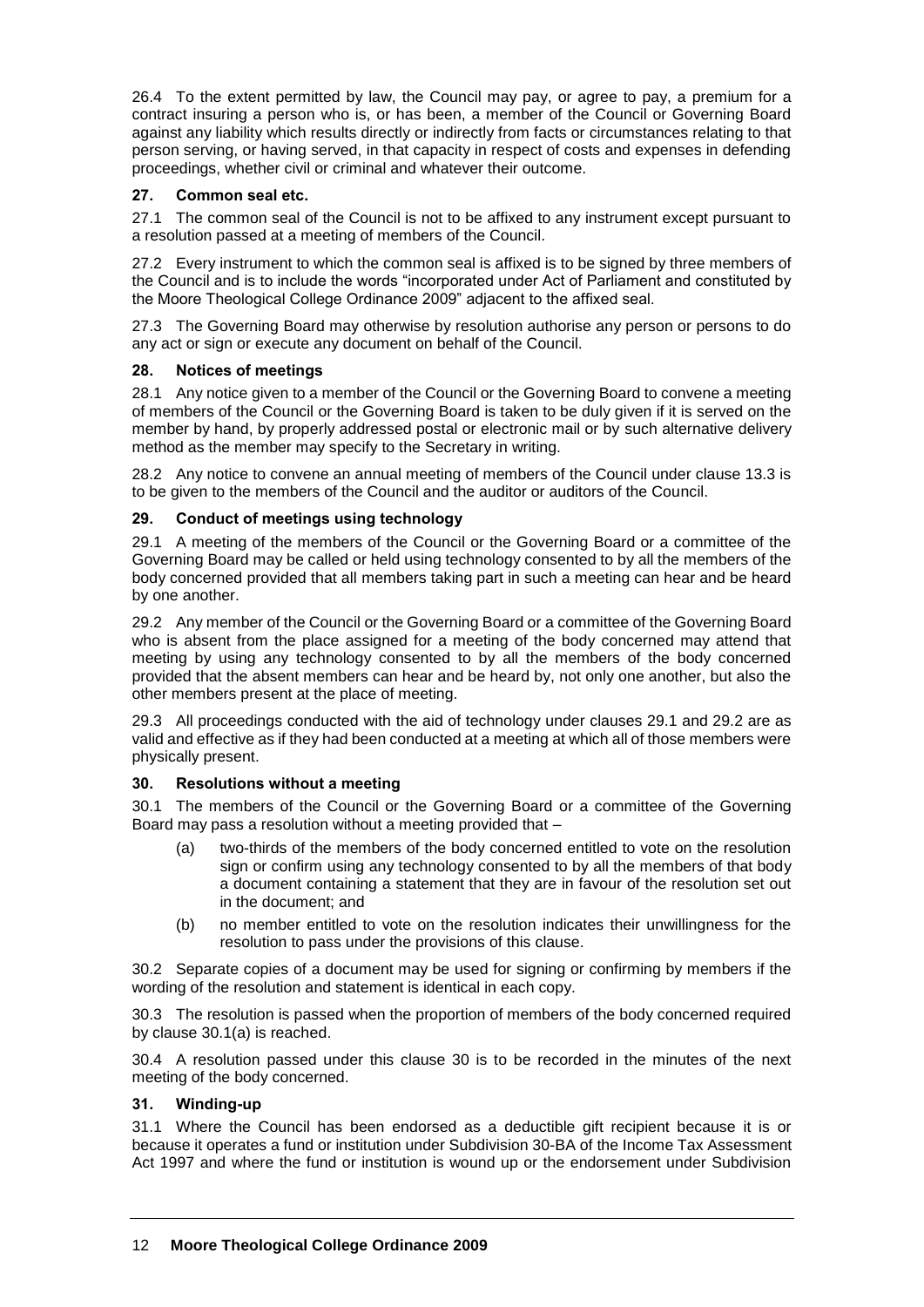30-BA is revoked, then any surplus assets of the fund or institution remaining after payment of all liabilities must be transferred to a fund or institution that –

- (a) in the case of a fund, comprises church trust property, and
- (b) in the case of an institution, has been constituted by ordinance of the Synod for governing and controlling the management and use of church trust property, and has objects similar to those set out in clause 3 and has been endorsed as a deductible gift recipient under Subdivision 30-BA.

31.2 Where the Council operates more than one fund or institution which has been endorsed as a deductible gift recipient under Subdivision 30-BA and the endorsement is revoked only in respect to one such fund or institution, then any surplus assets of the fund or institution remaining after payment of all liabilities may be transferred by the Council to any other such fund or institution operated by the Council.

## **32. Amendments to this Ordinance**

Subject to any requirement for the Archbishop to signify his assent under section 5(c) of the Schedule to the Anglican Church of Australia Constitutions Act 1902, amendments to this Ordinance may be made by ordinance of the Synod or the Standing Committee.

# **Schedule**

1. I believe and hold to the truth of the Christian faith as set forth in the Nicene Creed, as well as the Apostles' Creed as set out below –

> *I believe in God, the Father Almighty, maker of heaven and earth; and in Jesus Christ, his only Son our Lord, who was conceived by the Holy Spirit, born of the virgin Mary, suffered under Pontius Pilate, was crucified, dead, and buried. He descended into hell. The third day he rose again from the dead He ascended into heaven, and is seated at the right hand of God the Father almighty; from there he shall come to judge the living and the dead. I believe in the Holy Spirit; the holy catholic church; the communion of saints; the forgiveness of sins; the resurrection of the body, and the life everlasting.*

- 2. In particular I believe
	- 2.1 That God's word written, the canonical Scriptures of the Old and New Testaments, is the supreme authority in all matters of faith and conduct.
	- 2.2 The doctrine contained in the Thirty-nine Articles of Religion interpreted according to their plain and literal sense.
	- 2.3 There is only one way to be reconciled to God which is through his Son, Jesus Christ, who died for our sins and was raised for our justification.
	- 2.4 That we are justified before God by faith only.
- 3. I shall endeavour to fulfil my duties as a member of the Council or Governing Board of Moore Theological College to which I am elected or appointed in accordance with its Christian ethos and its constituting ordinance.
- 4. I agree that my continuance as a member of the Council or Governing Board is dependent upon my continuing agreement with this statement and I undertake to resign if this ceases to be the case.